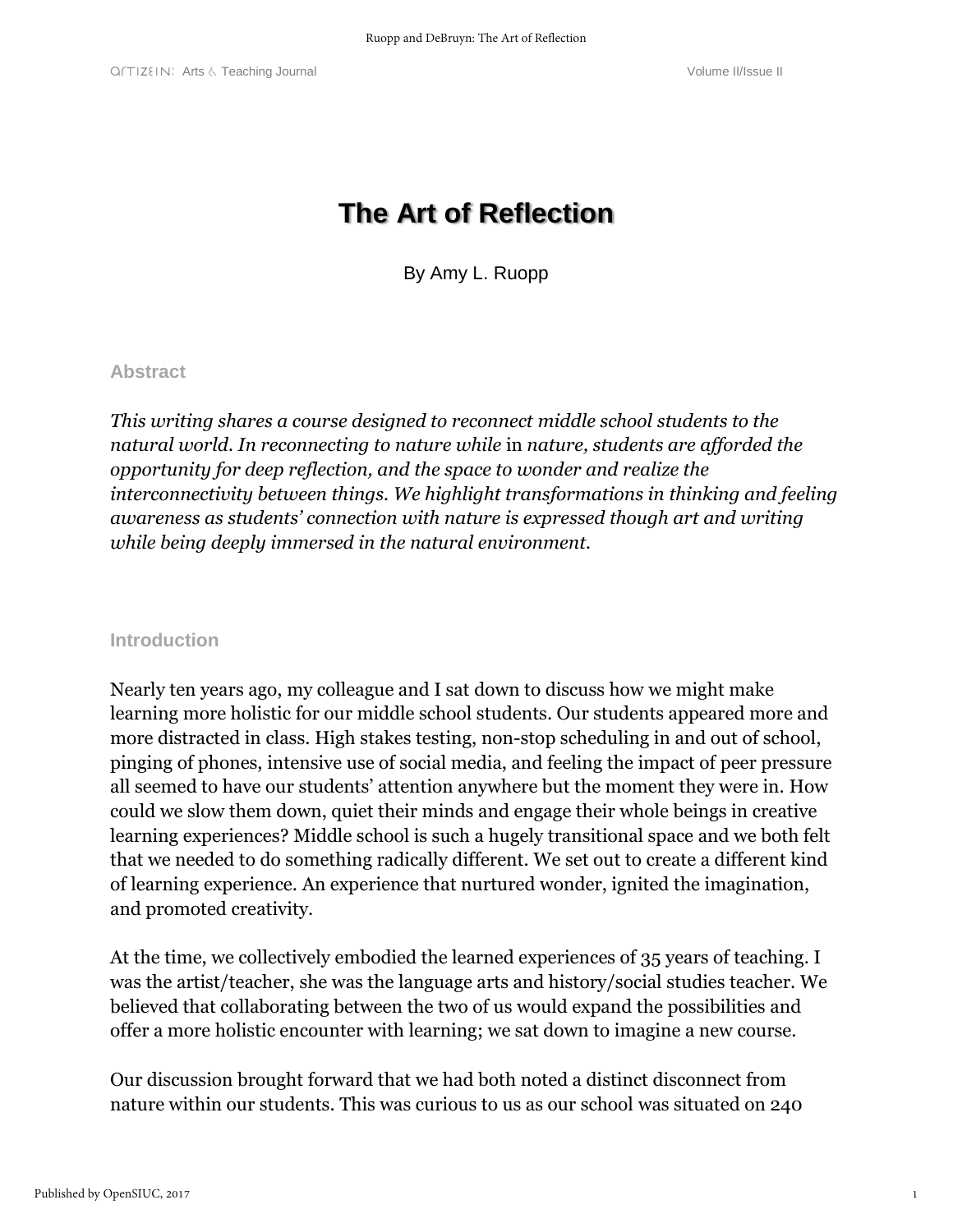acres of land, complete with three small lakes, heavily wooded areas and beautiful fields. We noticed our students related to the ecology around them as if they were separate from it, or worse yet, feared it. This disconnect alarmed us. The underlying implications of this disconnect alarmed us even more. Louv (2005) expresses a similar concern. He refers to a widening circle of researchers who believe "that the loss of natural habitat, or the disconnection from nature even when it is available, has enormous implications for human health and child development. They say the quality of exposure to nature affects our health at an almost cellular level" (p. 43). The famous conservationist Rachel Carson (1984) wrote about an experience of lying out on an island beach at night and looking up noticing the beauty of the sky and stars above. She wrote about the people in their cottages and notes, "because they could see it almost any night perhaps they will never see it" (p. 55). We were concerned this might be happening to our children in Northern Michigan when it came to the woods, water, and fields they could see *any time*. We were concerned they too might fail to *see it* – unless we created a place and time for them to wonder and explore. Believing in the validity of our own convictions about the importance of nature coupled with the convincing statements by Louv and Carson, we felt compelled to create a trimester long course that gave them an opportunity to be reflective about themselves and nature. In the fall of 2007, we designed and offered, *The Art of Reflection*.

# **Art/Reflection/Ecology**

Situated in an exceptional natural environment, we were excited to explore how our course might impact our students' relationship with the natural world. Joy Bertling (2015) suggests that research is needed to determine how students in *ecologically responsive art education* experience ecological paradigms and an empathetic relationship with the environment. What follows are examples of ecologically responsive art education brought to life. We share examples from our 9-year span of guiding our *The Art of Reflection* classes. It is important to note that the creation of this course was not motivated by formal research questions; rather, it arose organically in response to the needs of our students, as we perceived them to be. It arose from within each of us due to our shared empathetic relationship with nature. Memories of our own childhoods, of romping unattended in the woods, and of imaginations running wild inspired us! The writing here is a window into our experiences with our students. We offer examples that share student experiences and the transformation in their thinking and attentiveness as a result of spending extended time in nature.

# **Designing the class**

Our school is a K-8 public charter, nestled in the woods. It is small, averaging 200 students. We draw our population from five school districts so our population, although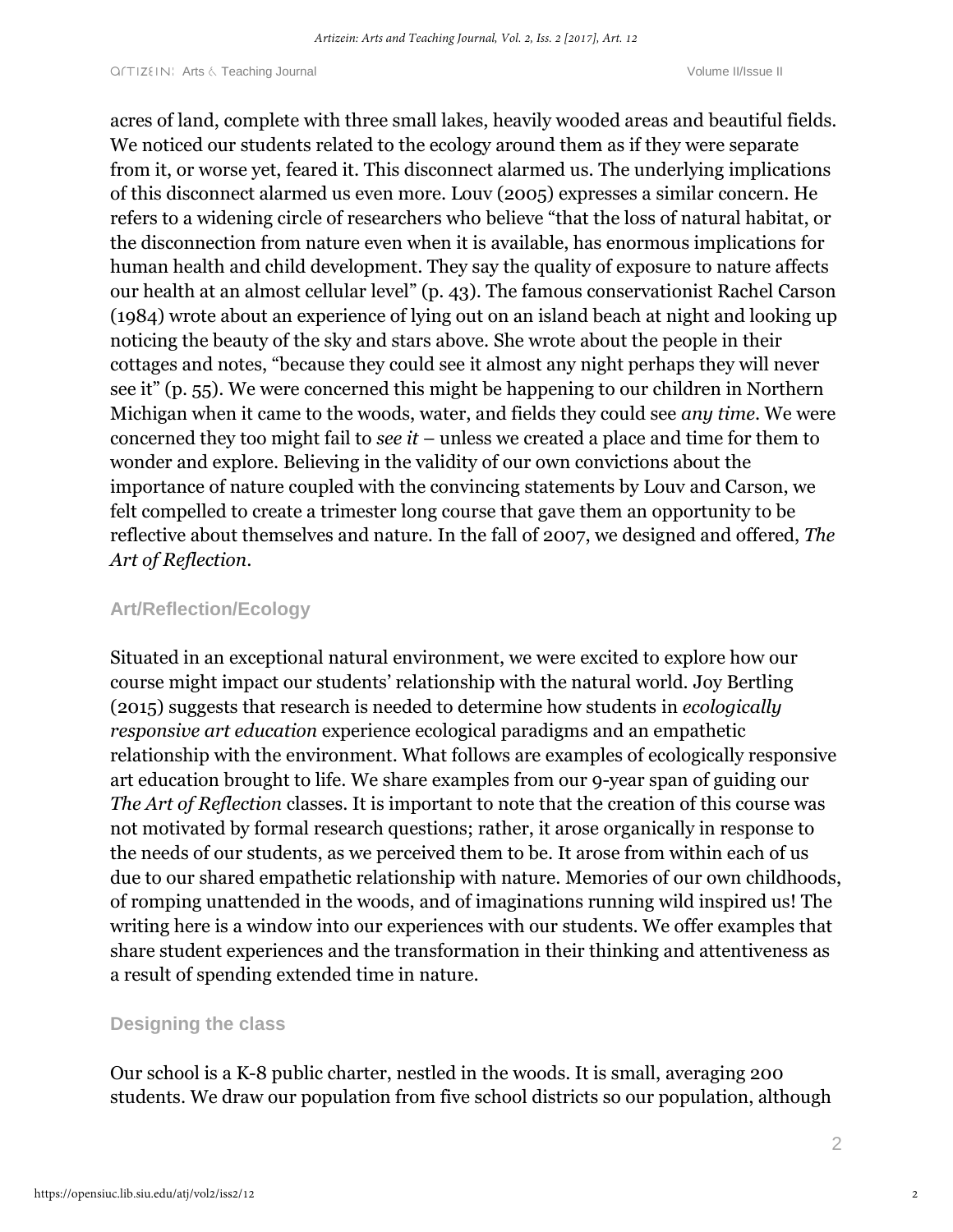not racially diverse, is socioeconomically diverse. The school is modeled on a multi-aged paradigm with students K-2, 3-5 and 6-8 in mixed classrooms. Middle school students select 6 elective courses each trimester. Electives include science, history, art, music, theater, PE, additional math and writing courses etc. Electives which are offered each year must evolve to accommodate students who are passionate about a subject as they may re-take courses.

Teachers have tremendous autonomy over scheduling and course design. In thinking through *The Art of Reflection*, we decided one critical aspect of the course was *time.* In order for our students to slow down and unplug, they not only required a space, but also adequate time in that space to slow down and relax their attention into the moment. Therefore, we elected to structure our class during the final two periods of the day, three days a week. Monday and Wednesday would be a double class, a block of time equaling 110 minutes spent outdoors. Friday would be a single class period. We planned Fridays to be in the classroom. This was a time to interact, process and share our explorations and discoveries from the week. The courses began in September and ended in early December.

Almost before we began designing the class, we could hear the arguments from other faculty. Namely, how could we justify spending time outdoors when we had so many disciplines like math, writing, history, and science to cover in an academic year? We worked with the assumption that being in a place where students could slow their thinking down and increase their observations of what was going on both in themselves and in the world around them would serve as a critical juncture for interdisciplinary learning. This learning we called "wonderings." Wonderings emerged from asking *what if* and *why* questions in response to time spent outdoors and undergoing encounters with nature. These wonderings would later point us in the direction of inspired investigations emerging first through artistic explorations and written reflection, and organically leading to questions connected to history and science.

We selected a remote area around one of the lakes that is 5 acres in size as an outdoor classroom. Aspen Lake was our destination. It is a half-mile into the woods from the school building. Due to its specific location it was unlikely we would be disturbed by other school activities. We found the walk into the woods a useful *winding down* time. The lake and surrounding woods were also large enough to afford that each person in the class could locate a "personal spot" which they would inhabit for the duration of the course.

The activity of walking to Aspen Lake was done in silence each time, giving it a meditative quality. It was as if the path absorbed much of the stress, worry, and pressures of the students' thoughts. We also found that when we traveled into the woods,

3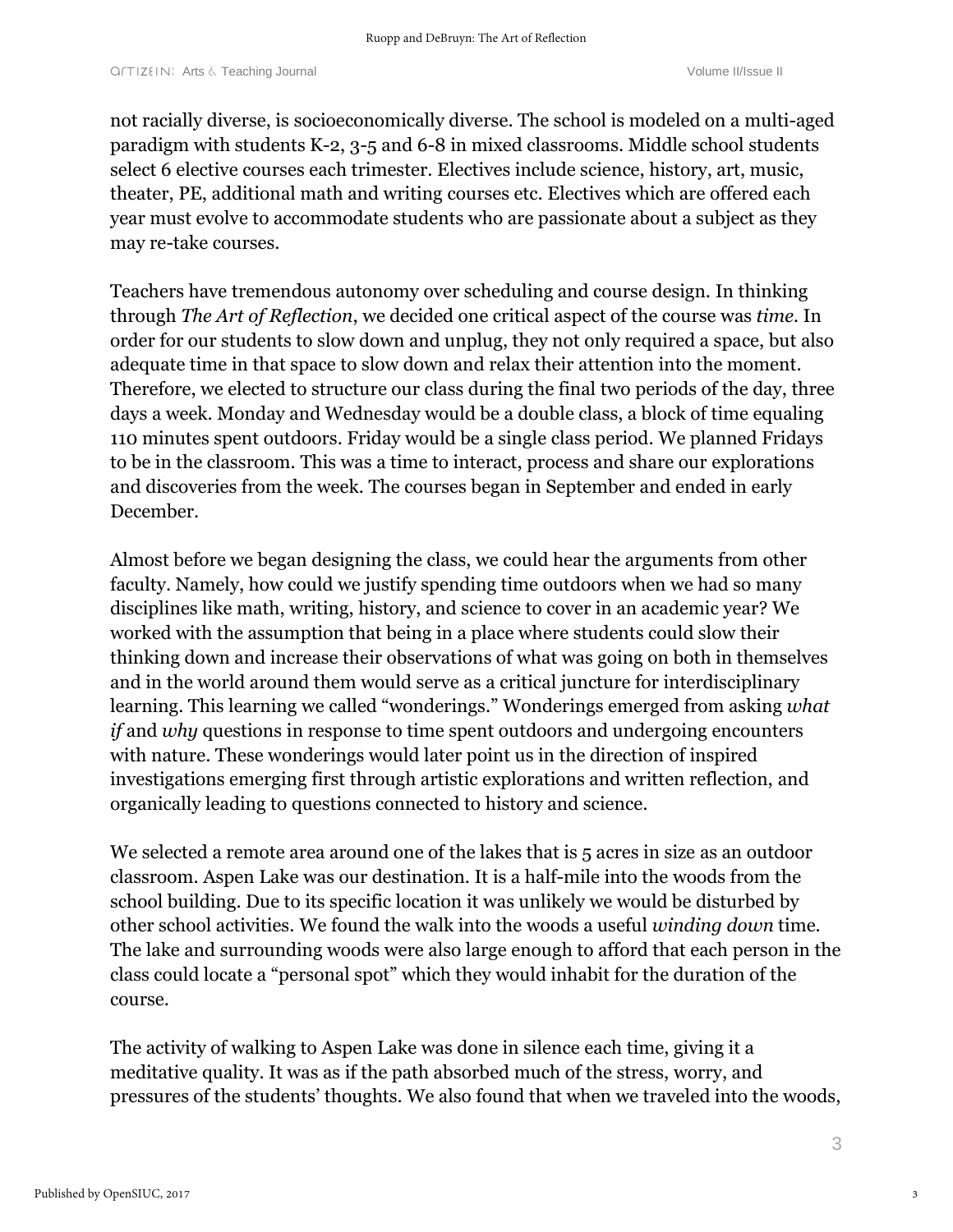mindful of the sounds we made, we were often greeted with many animal sightings. Deer grazing or resting in the woods, birds of prey taking flight from a nearby tree, or small ground mammals scurrying industriously about. The walk to the lake initiated the contemplative space for our time in nature. Even with the walk to and from the lake, we still had nearly an hour left to sink into our experience.

#### **In the woods**

When arriving at Aspen Lake for the first time, we instructed our students to pick a spot that would be theirs for the duration of the class. The only restrictions were to be able to see the lake and not be in eyesight of or knowingly near someone else. Each student carried a small bag that contained a hardcover journal, a pencil and other drawing tools to use at their spot. No other objects were permitted, specifically no electronics such as phones or music players).



Figure 1.

4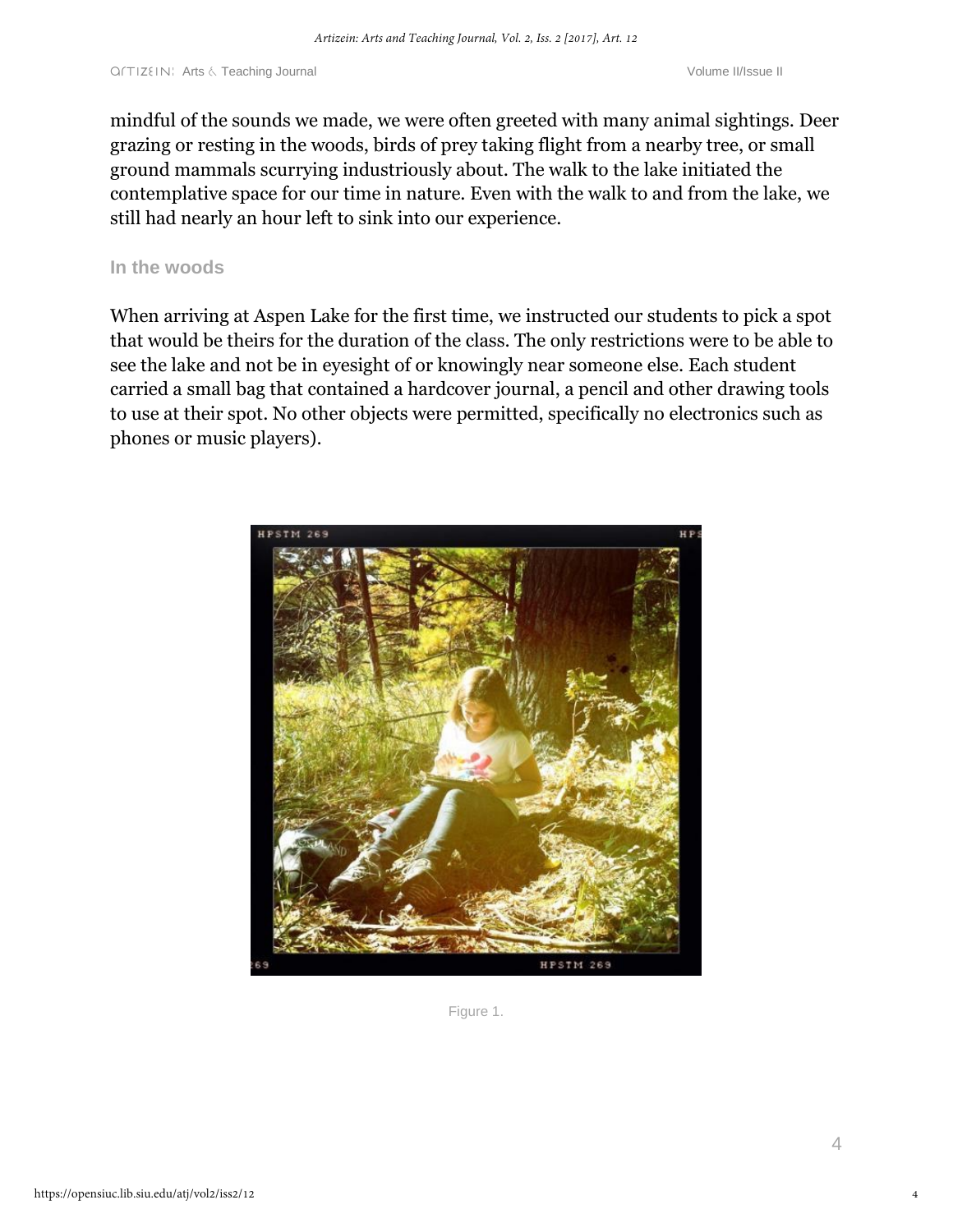

Figure 2.

During the months of September, October, and part of November, we spent most of the time outside in our spots, rain or shine. Each time we arrived at our spots we asked the students to observe their own inner ecology and make notes in their journals about how they felt upon arrival. Where was their attention? What was on their mind? What did they notice about the spot when they arrived? How had it changed? We assigned specific tasks for observation. These included paying attention to texture, color, mood, and smell, attending to all the senses, observing for changes both internally and externally. Some days, we sketched what we saw from our spots, noticing everything around us. On other days, we wrote from the point of view of a natural object. Sound maps, personification narratives, poetry, ecological wonderings inspired by something we noticed, paying attention to thoughts, and reflecting on them were some of the activities we engaged in.

We instructed the students to ask questions such as, "What am I doing when I am out here?" "Do I feel differently when I am out here than I feel in other places?" "How do I feel when I arrive and how do I feel when I am leaving?" Further into the trimester, as the seasonal changes became more obvious, we introduced the question of how they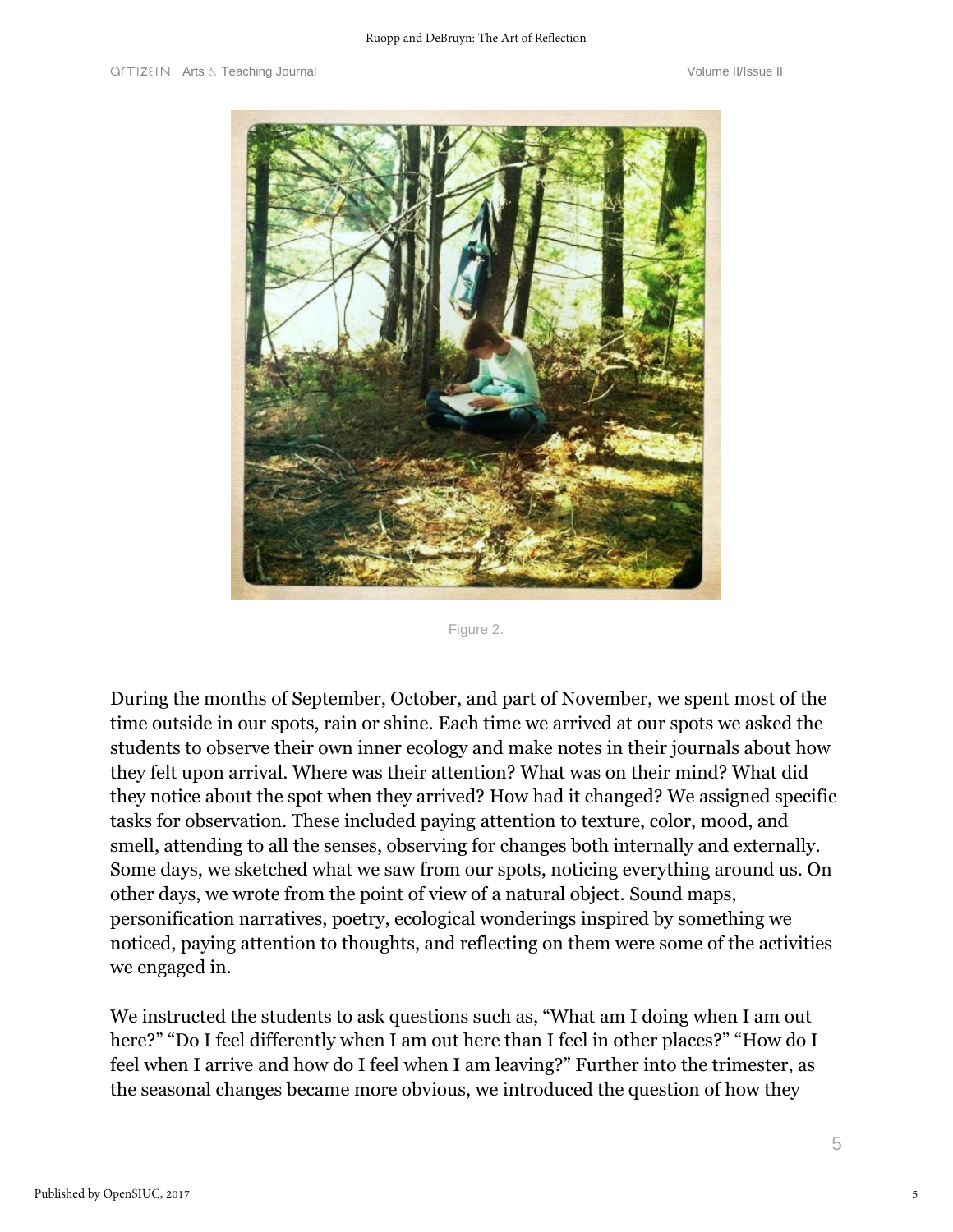have changed while spending time at their spots. Visual observation was encouraged through various drawings and mapping exercises. Scientific and historical questions and investigations tended to emerge as a result of wondering about something observed during their time outdoors.

As teachers, we read their journals each week. Over time, we noted evidence of a transformation in their thinking and attentiveness. Early writings often spoke to future events, a trip to the mall, one boy spoke frequently about a car for which he was saving money so he could buy it when he was of age. As the weeks progressed, we noted their attention shifting to the present, speaking to curiosities inspired from observing something in their spots. They were questioning and wondering about things directly linked to their experiences and direct observations. We noted in our reading of journals that their attention seemed to be inspired by the present place and moment.

#### **Wonderings**

With this shift in attention, we were pleased with how easily the students' curiosity and sense of wonder led them into scientific and historical oriented questions. The following excerpt is from a sixth grader's journal:

*What would happen if my tree fell? Would it be a stump? Would the roots come out? Which way would it fall? What's the cause? Would it become dead? Can termites get it? Would it snap when it hit the ground? Would moss cover it? Would it bring the water in the lake up? How deep in the ground would it go? Why do animals attract* (sic) *to dead trees? What does the bark do?*

Historical inquiries emerged as well. In an imaginary conversation with a tree at her spot, an eighth grade student asked her tree, a white pine, what it was afraid of. The tree responded, as she put in her journal, "*I was mostly worried about the Native Americans using me for a wigwam or a canoe or some other purpose."* This imaginary conversation prompted research into the way of life of indigenous tribes of the area.

During our Fridays, we gave students time to research their scientific and historical questions. Students were interested and invested in doing research in response to questions they had generated themselves, rather than having an assigned topic to research. Carson (1984) stated, "It is more important to pave the way for the child to want to know than to put him on a diet of facts he (or she) is not ready to assimilate" (p. 45). In much of education, we too often are busy offering "a diet of facts" to which students are not emotionally or passionately connected.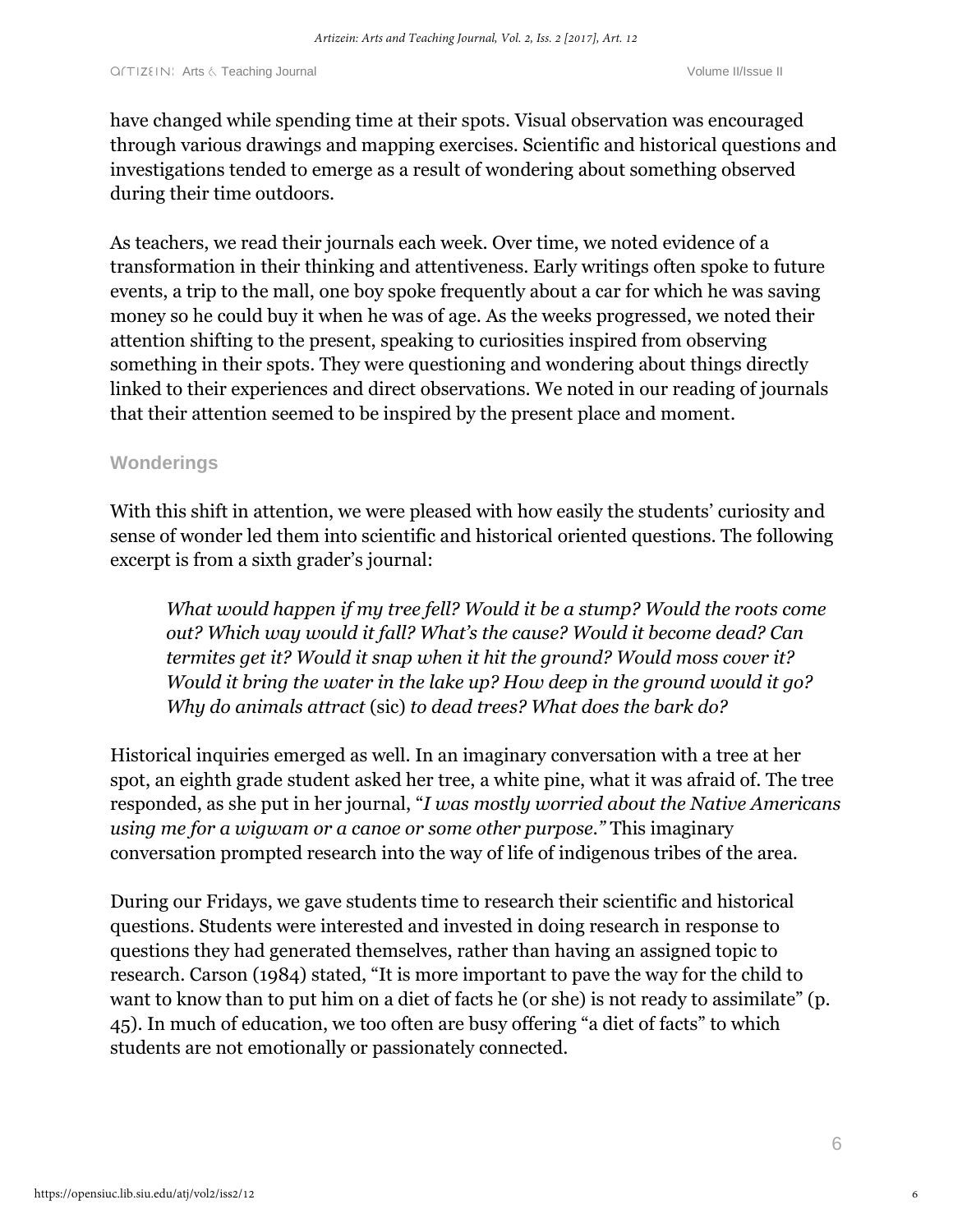Student interests were later woven into the larger final project. We integrated different disciplines through arts experiences, inspiration, and cultivating a connection with nature. The students started with being in the present, engaging all their senses while embedded in a particular place in nature, and wondering about that place. Students explored ideas through an interdisciplinary lens by exploring and answering some of the questions generated by the direct experience of that place. We as teachers designed a final project that integrated history, science, literature and the visual arts, inspired by their time in nature. In *The Art of Reflection*, we not only connected to the various academic disciplines, we also created a culture of artistry, creativity, passion, and excellence that was reflected in the arts based collaborative final class projects.

#### **Reflections**

The first year, we were amazed at how quickly the students' journaling reflected the quieting effect of nature. In school, we noticed many students often going through their day not giving conscious attention to the moment. We observed that they frequently don't really see what they are looking at. That there is often a lack of participation and interaction with their immediate surroundings. As evidenced by their early journal entries, their attention was typically focused on happenings in the past, a future event, or their social standing with their peer group. During *The Art of Reflection* courses, we strongly stressed the need to pay attention to all of their senses, here and now. It was our intention to utilize nature to assist drawing attention to all the senses. We asked them to sit, close their eyes and listen, investigate surfaces, be curious about scent, to be very present. This resulted in some of the following lines in their journals.

One student wrote:

*Here at Aspen Lake everything is quiet, other than the frequent sound of dew drops falling from the dense foliage. It has been raining, although now the air is fresh and new. I am feeling contemplative.*

Another student, trying to give expression to the point of view of a tree, wrote:

*The first time you came out here you were being very loud and moving around. There were fish jumping in the lake, birds flying in the air, and instead of watching them you were playing with a pine needle. As you started coming here more you started to settle down more. Now when you come down and sit by me, it seems as if you're a part of the forest. Sometimes I forget you're even here.*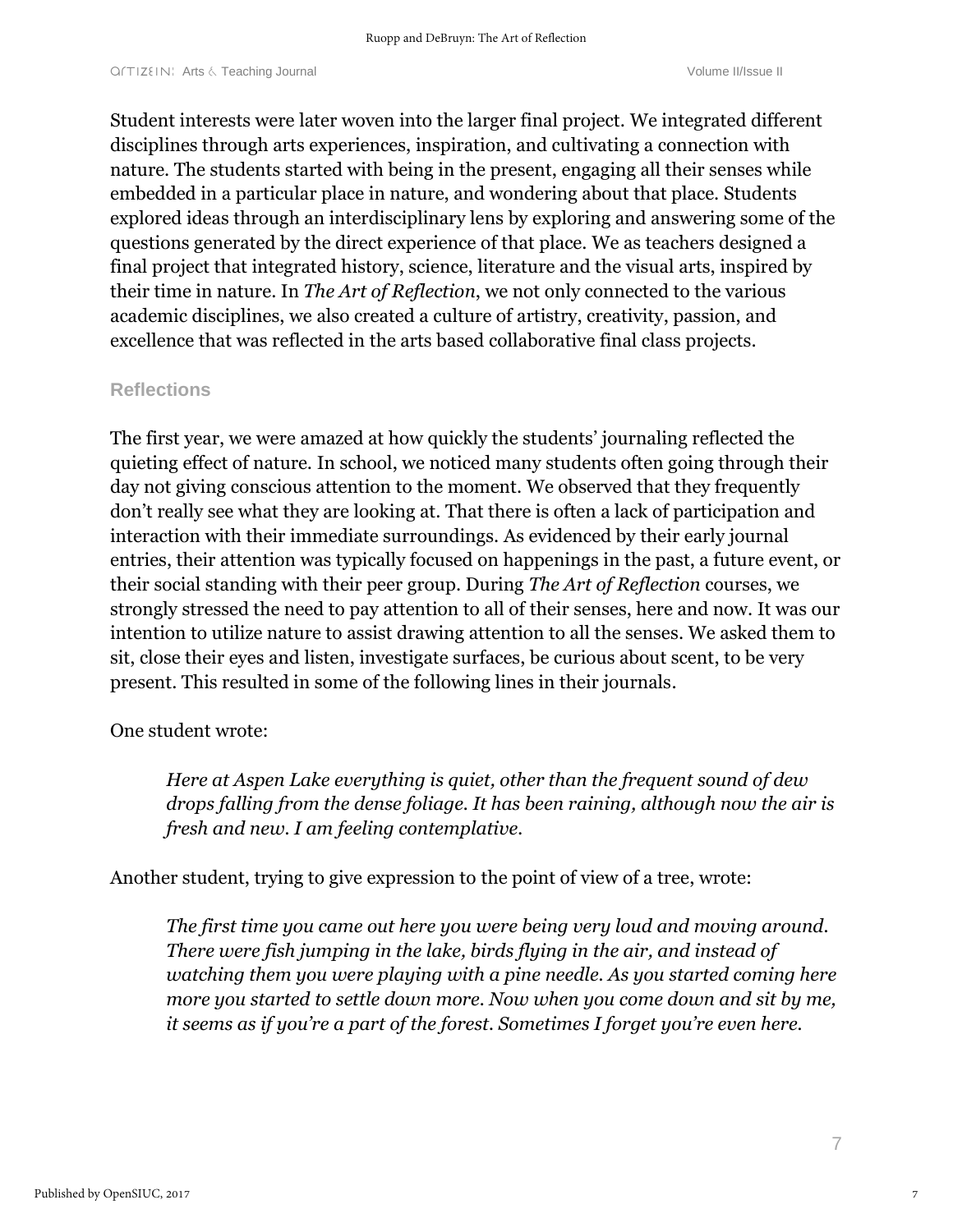Others commented on sensory experiences:

*I* smell a leaf. It smells like crisp autumn wind. I love how the light shines off of *the pond.* (…) *Everything is so quiet. It makes the wind sound so loud, every few minutes the wind roars and makes me feel like I'm going to tip over.*

As they used their senses, we asked our students to keep open minds and do some active wondering and develop questions. Here is an example from one of the students:

*The ant. Why is it that every time I sit in that one spot, the same ant climbs up the tree and sits and looks at me? But every time I move he scurries up the tree. I mean, is he scared but interested in me? Does he have a home in the tree? But I never see him carrying food. Do ants usually live in trees? Why are ants so common? How long do ants live? Why do ants go in your pop? How long have ants been around? Do all ants bite?*

In saying goodbye to her spot at the end of the class, another student shared:

*I will miss you a lot. I will miss the somewhat silent conversations we had, and the colorful leaves that have turned dull brown. I will miss your whispering and your blanket of soft leaves that surrounds me. You are not only my spot, you are my friend. And you, my spot, are one of the only places I know where I can unwind and relax. I will miss your view and your tiny saplings that brought me gentle thoughts when the day I was facing was hard.* 

# Another wrote:

*I will miss the gentle breeze that blows on my face every time I come out here; how the quiet takes me into somewhat of a mindless trance. I will also miss how it seems like I'm the only person on earth and yet another person is only a short walk away. The one thing that has the most value to me is being able to watch everything change. So I thank you for showing me how fast time goes by and the things I have never paid attention to before.* 

# **Creating**

Each year, our process in engaging with the ecology of the land produced a final art piece, which integrated writings on science and history. In our first year, we created a handmade book, to which each student (and teacher) contributed a double page.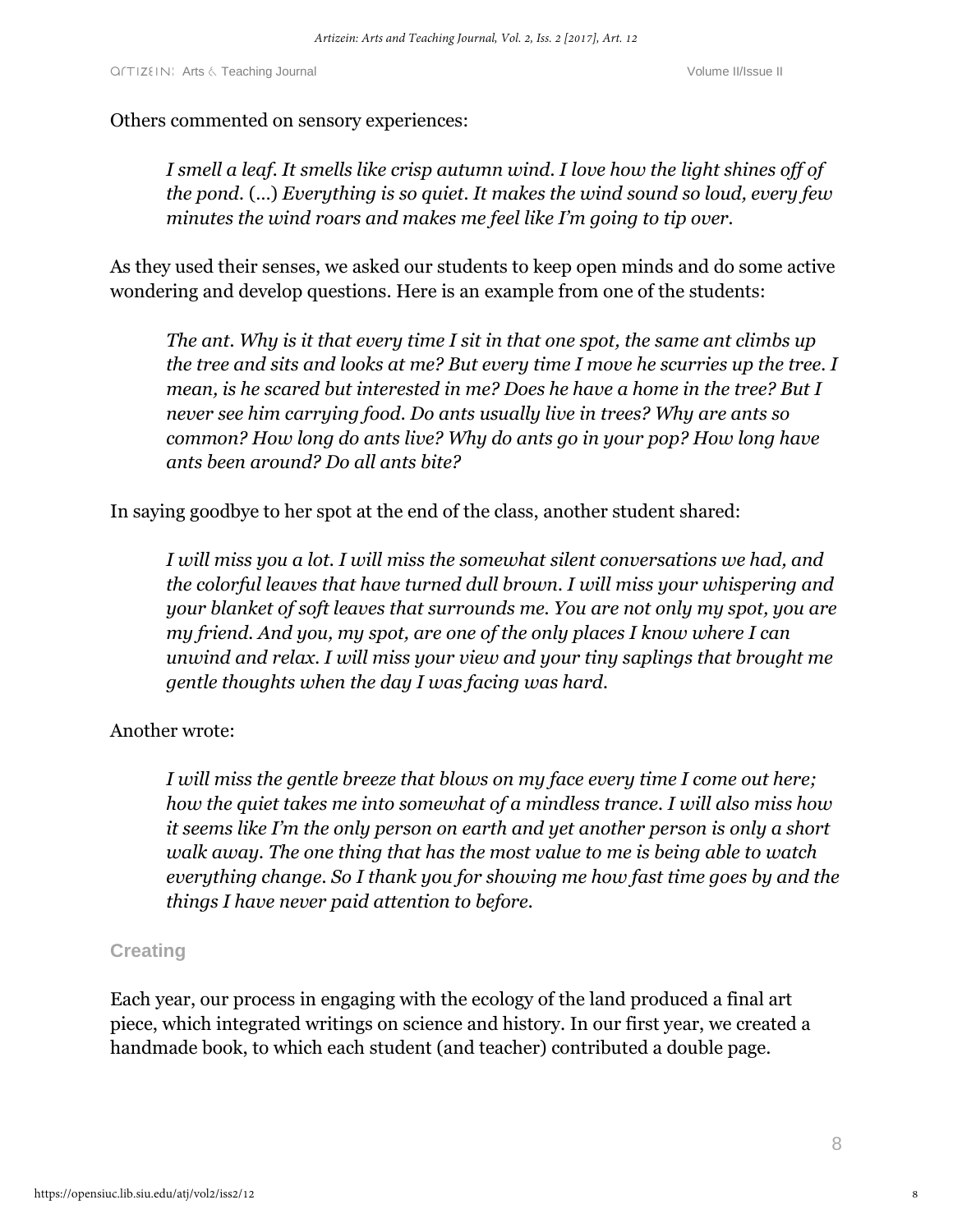

Figure 3.



Figure 4 (grade 6).

Each page had five required elements: (1) a research section that included facts about an ecological or historical phenomenon that they wondered about at their spots, (2) a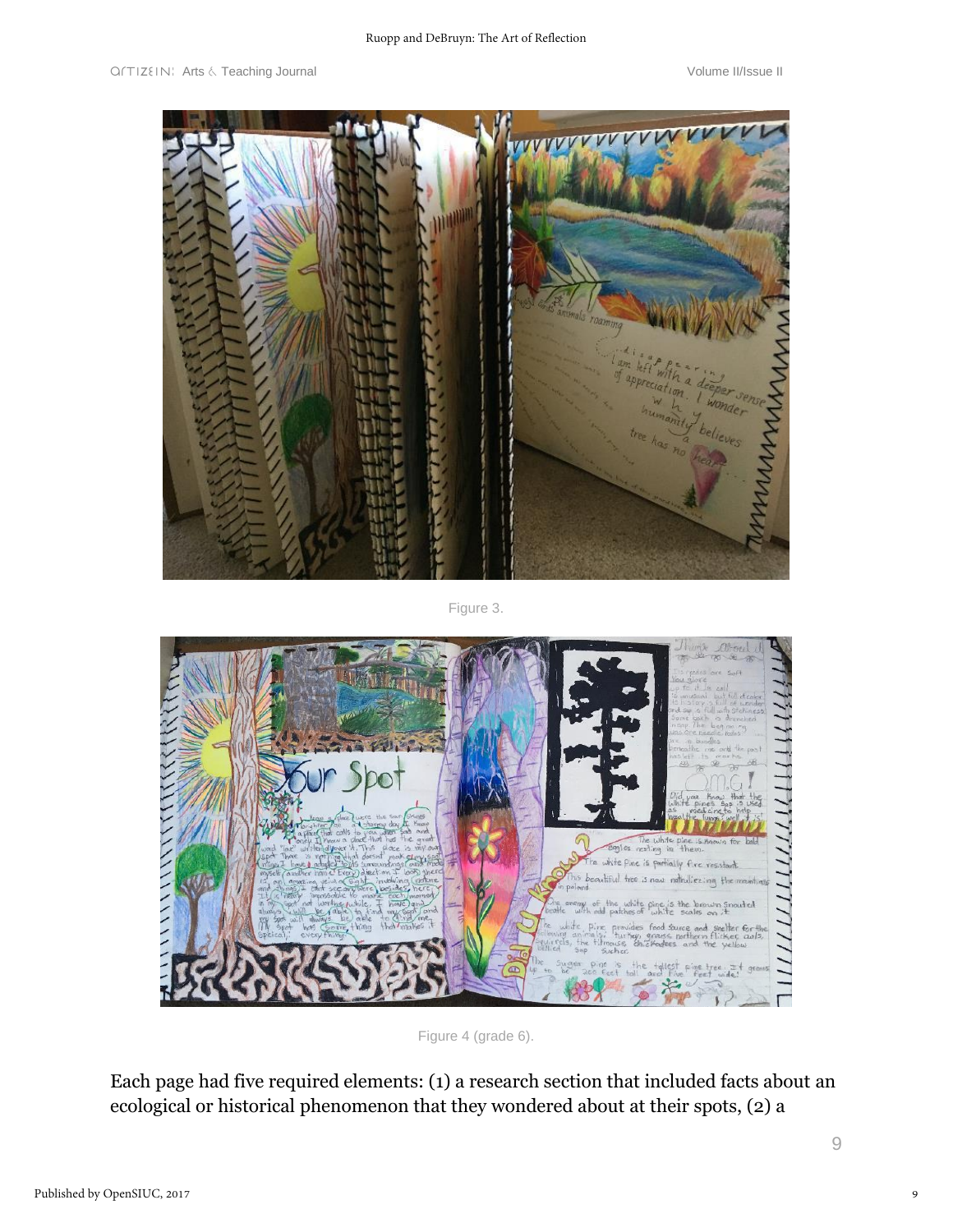linoleum block print representational of that object or idea, (3) a narrative about their spot,  $(4)$  a poem inspired by their spot, and finally  $(5)$  a colored pencil observation drawing of their favorite view from their spot. This was hand-bound creating a visual community of image and voice representing our reconnection to nature. This was subsequently shared with later classes.

During another year, each student created a photo documentary (using mostly disposable film cameras that would force students to make intentional choices about what image to capture). This art piece was designed for a specific audience of younger students. It was older students' intention to ignite curiosity in other younger students to inspire a connection with nature by documenting color, texture and change. During yet another year, the students developed a dialogue with an element of nature they focused their attention on at their spot. They researched this natural object for both its scientific and historical significance, and recorded their findings in their journals. This dialogue continued throughout the entire class and concluded with a detailed drawing of this natural being (a tree, a rock, the lake, etc.). The final project became a book of imaginative letters supposedly written by this natural object addressing the student concerned, sharing its observations of growth in the student and his or her deepening relationship with nature.

In 2015, our final year teaching together, we asked students to contemplate how the macro-ecology/environment in which their spot was situated might be reflective of their own inner ecology/environment. After research of specific plant organisms and symbiotic relationships within the natural ecology at their spot, they designed and created a terrarium. The terrarium was to symbolize those qualities of nature that they wished to carry within them. One student was drawn to the moss and lichen and wrote an overview of the kind of qualities she wished to cultivate in herself (softness, diversity, developing symbiotic relationships). They carried their terrariums to and from their spots as they nurtured the mini ecosystem representative of their own inner microclimate, creating a direct link to the natural world.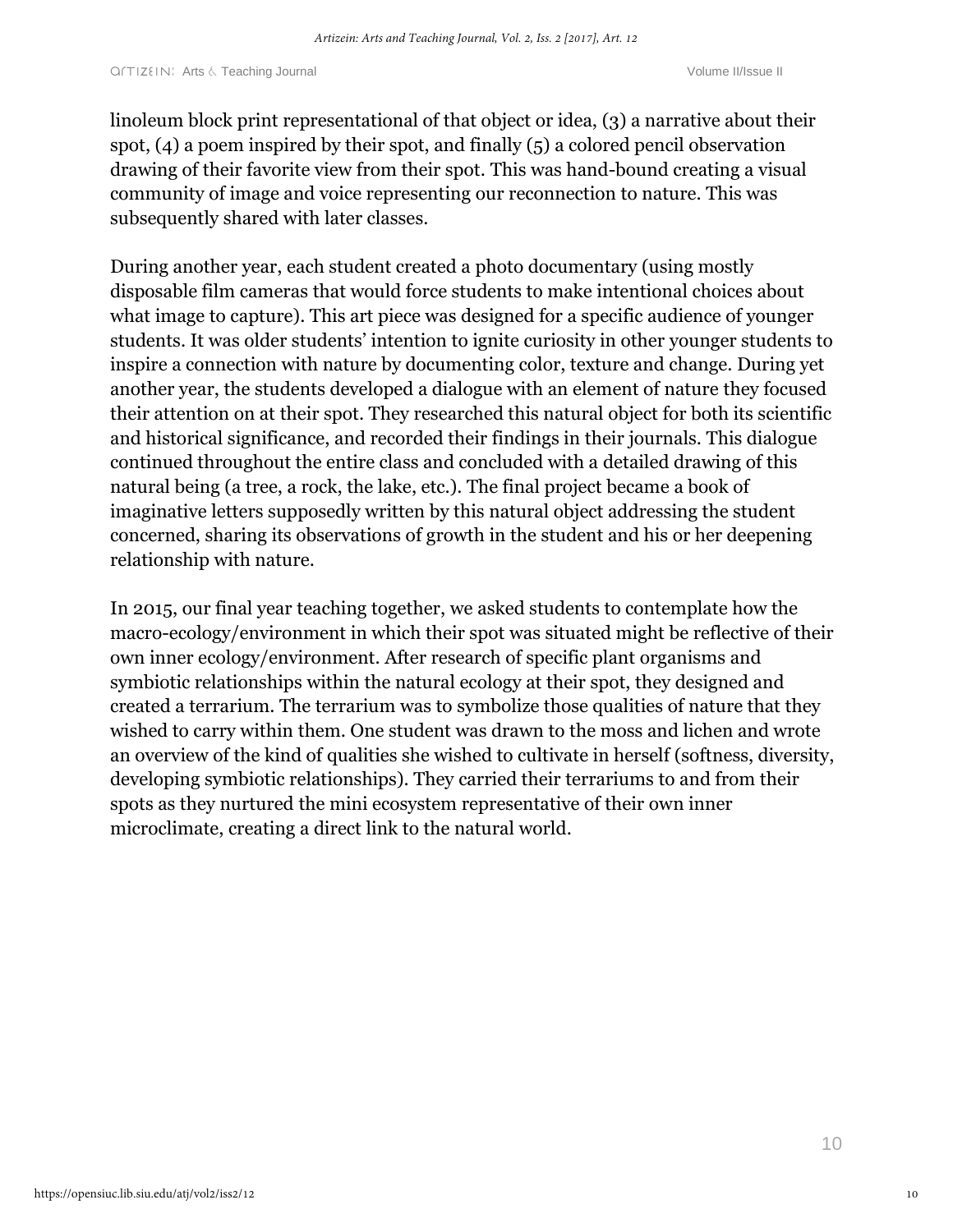

Figure 5 (micro-environment).



Figure 6.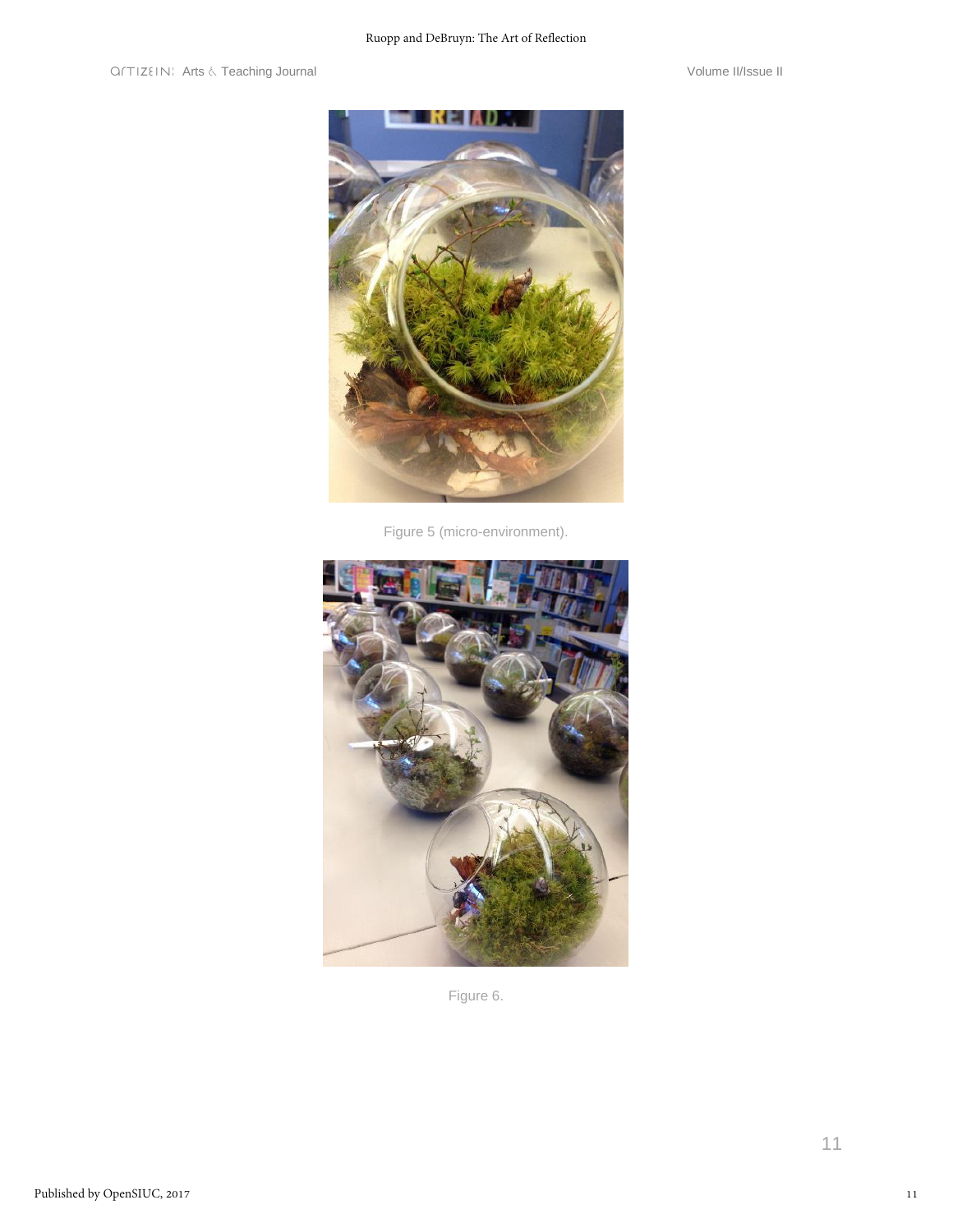In the many years we have taught this course, the general structure has remained similar although we vary the final art project each time. In this way students may take the course all three years of their middle school experience. Many have shared, it the best part of their week, it is where they feel in touch with themselves, and where they have time and space to be quiet.

# **Conclusion**

Our teaching of *The Art of Reflection* validates Louv's (2005) thesis that children's direct connection and involvement with nature nurtures all the senses which in turn enhances curiosity, creativity and its role in learning. In a similar vein our class is an expression of Carson's (1984) viewpoint that authentic seeing and feeling of the natural world are far more important than labeling, knowing facts, or categorizing the natural world. In interacting with nature, students are offered the opportunity to rediscover the magic of the natural world and to remember their connection to it. Each year, the process and path to the final product differed slightly, but it always seemed to reflect our students' curiosity, wonder, and exploration. The lines between disciplines blurred naturally, and students came to appreciate the relationships between the different disciplines and began to understand that learning is an inherently creative process requiring the ability to make connections and to utilize many skills. In addition, and more importantly, students interacted with the environment from a place of reverence and a sense of stewardship. We noticed this sense of stewardship as our middle school students guided and mentored the younger students during recess, or during outdoor school events. They no longer feared bugs, and they stopped moving through the forest ripping off branches. As writer and speaker Ken Robinson (2009) frames it, "With imagination we do something profound, through imagination, we fuel the power to create" (p. 58). We witnessed this time and time again in our class as students made connections through their writing and discussed their learning. Spending time connecting with nature altered *how* students engaged in learning. And they carried this learning within them.

In reflecting on and connecting to nature, *in nature*, we remember a deeper part of who we are and what we are connected to. It is as if math, science, writing, history, and art become secondary and the inspiration to learn and discover is primary. Berry (1999) speaks to the rise of modern science and its impact on humanity's relationship with nature. He notes that our relationship with nature has become objectified, it has lost the essence of mystery and connection: "we no longer hear the voices of the rivers, the mountains, or the sea" (p.17).

We hope that our students will carry with them what one sixth grader observed for herself in the letter she imagined the tree had written to her: